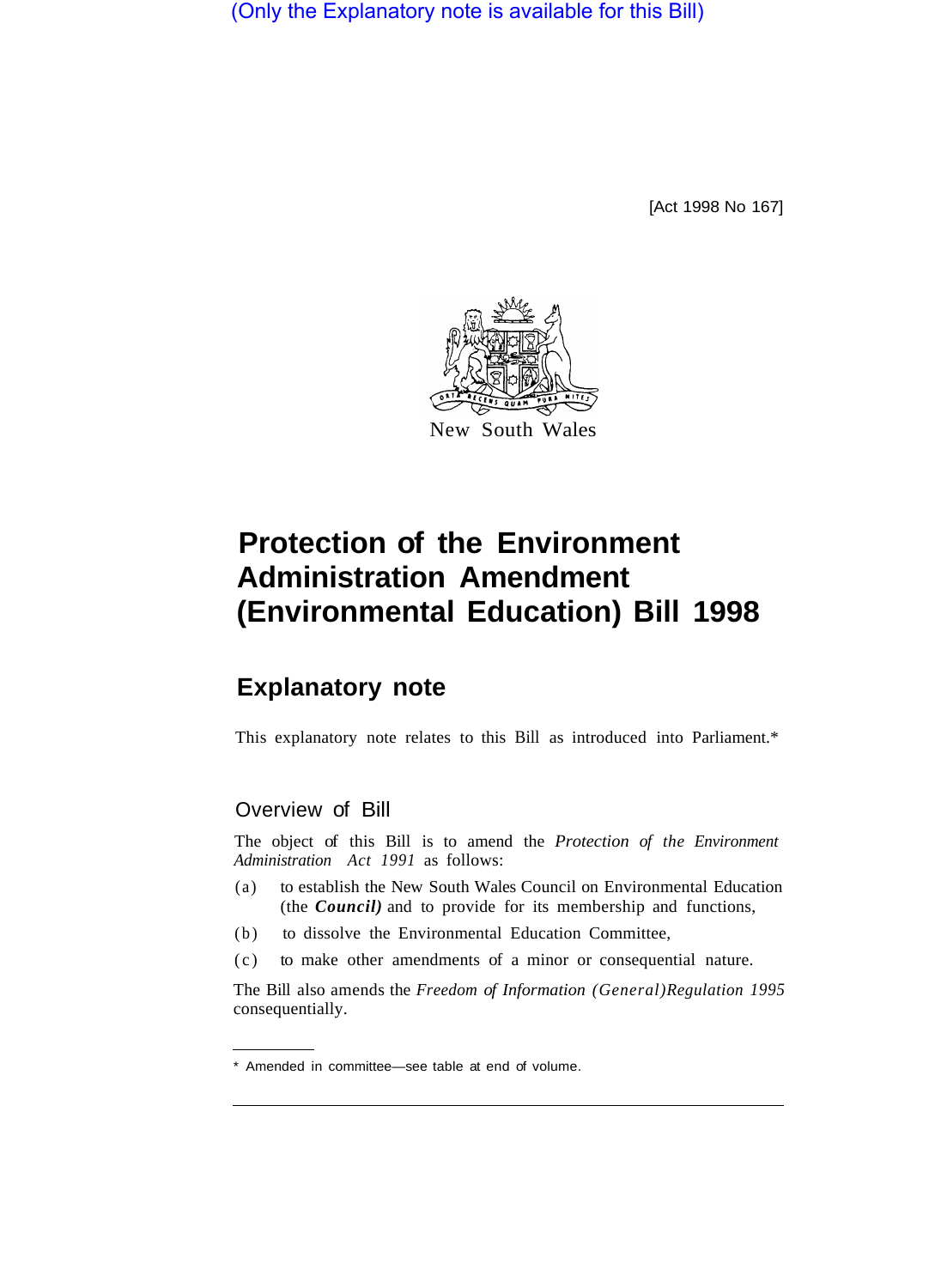Protection of the Environment Administration Amendment (Environmental Education) Bill 1998 [Act 1998 No 167]

Explanatory note

#### Outline of provisions

**Clause l** sets out the name (also called the short title) of the proposed Act.

**Clause 2** provides for the commencement of the proposed Act.

**Clause 3** is a formal provision giving effect to the amendments to the *Protection of the Environment Administration Act 1991* set out in Schedule l.

**Clause 4** is a formal provision giving effect to the consequential amendment of the *Freedom of Information (General) Regulation 1995* set out in Schedule 2.

#### **Schedule 1 Amendment of Protection of the Environment Administration Act 1991**

**Schedule 1 [8]** inserts a definition of *Council* for the purposes of the Act.

**Schedule 1 [9]** omits existing provisions relating to the Environmental Education Committee (which is to be dissolved by the proposed Act) and inserts a new Division 3 in Part 6 of the Act relating to the Council. The Division contains the following provisions:

- proposed section 26 which establishes the Council. (a)
- proposed section 27 which provides for the functions of the Council which include: (b)
	- (i) advising the Government on key issues. trends and research requirements relating to environmental education. and
	- (ii) co-ordinating the preparation. and monitoring and reporting on the implementation. of the Government's 3-year plans for environmental education.
- proposed section 28 which provides for the membership of the Council. (c)
- proposed section 28A which makes it clear that the proposed Division does not affect the operation of the *Education Act 1990* or the *Technical and Further Education Commission Act 1990.*  (d)

**Schedule l [l], [7]** and **[10]–[15]** make consequential amendments.

**Schedule 1 [16]–[18]** make amendments of a savings or transitional nature. Those amendments contain a provision dissolving the Environmental Education Committee.

Explanatory note page 2